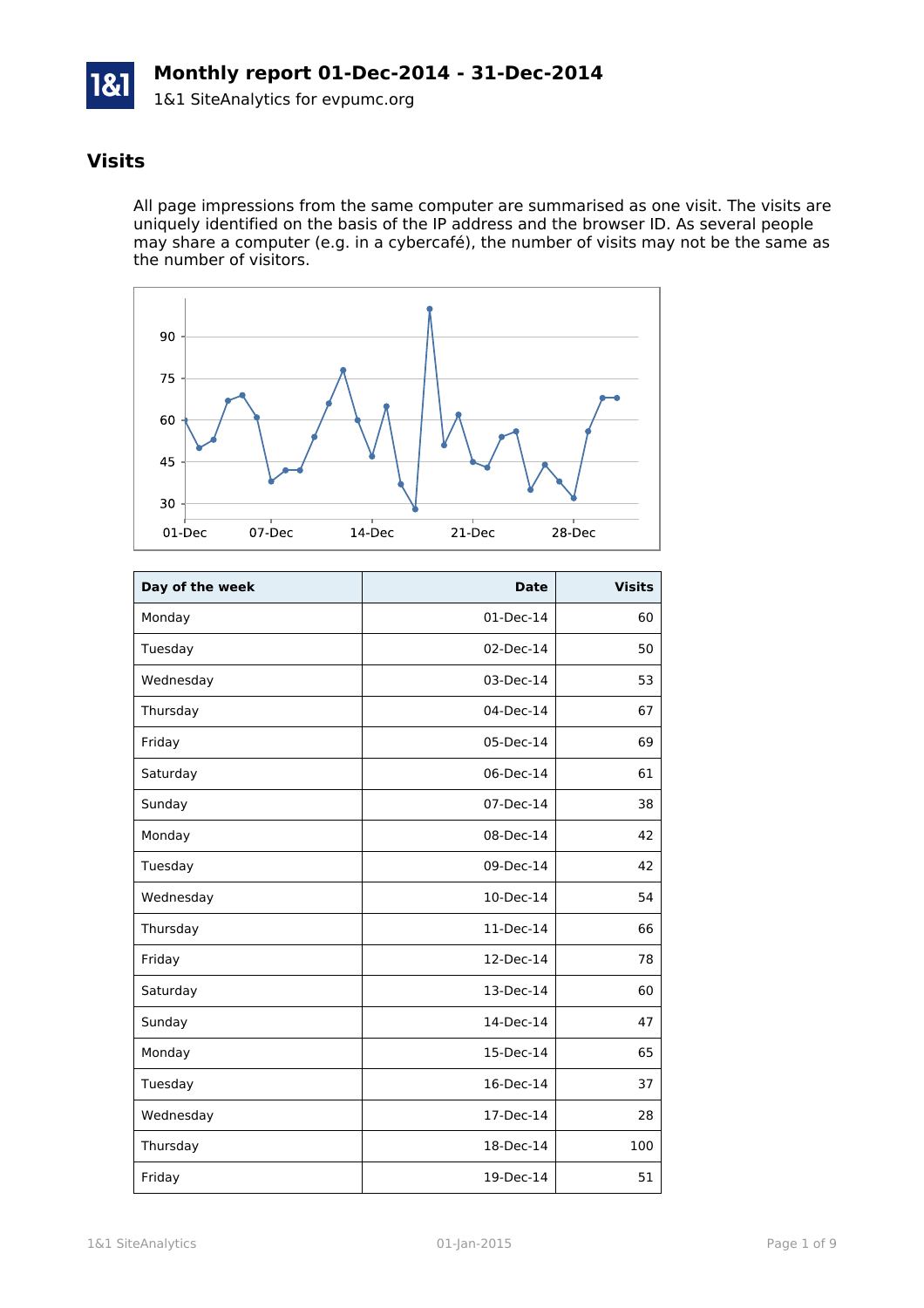| Day of the week | <b>Date</b>     | <b>Visits</b> |
|-----------------|-----------------|---------------|
| Saturday        | 20-Dec-14       | 62            |
| Sunday          | 21-Dec-14       | 45            |
| Monday          | 22-Dec-14       | 43            |
| Tuesday         | 23-Dec-14       | 54            |
| Wednesday       | 24-Dec-14       | 56            |
| Thursday        | 25-Dec-14       | 35            |
| Friday          | 26-Dec-14       | 44            |
| Saturday        | 27-Dec-14       | 38            |
| Sunday          | 28-Dec-14       | 32            |
| Monday          | 29-Dec-14       | 56            |
| Tuesday         | 30-Dec-14       | 68            |
| Wednesday       | 31-Dec-14       | 68            |
|                 | <b>Total</b>    | 1,669         |
|                 | <b>Averages</b> | 54            |

### **Search engines**

Using this analysis, you can identify the search engines used by your visitors. You can also see how many visitors reach your pages via the respective search engines.



| <b>Search engines</b> | <b>Visits</b> | %        |
|-----------------------|---------------|----------|
| www.google.com        |               | 83.33 %  |
| www.search.ask.com    |               | 16.67 %  |
| <b>Total</b>          | 6             | 100.00 % |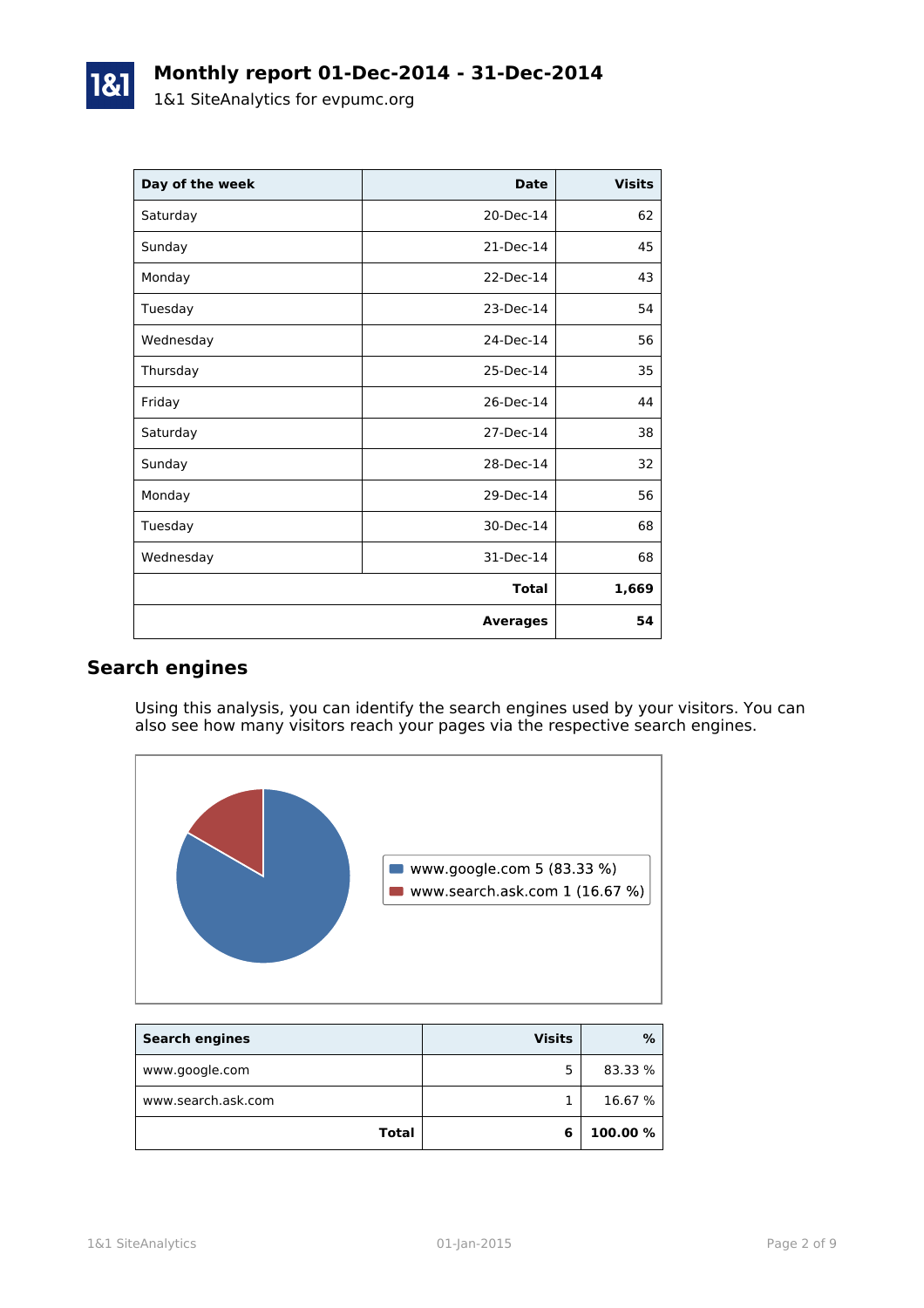

#### **Search terms**

The table shows the search terms by means of which your website was found most frequently. Every row contains a search term. For example, if somebody found your website by means of the phrase "repair car", both "repair" and "car" will be displayed as independent terms in the table.

| <b>Search terms</b> | <b>Visits</b> | $\%$     |
|---------------------|---------------|----------|
| methodidt           | $\mathbf{1}$  | 11.11 %  |
| hill                | $\mathbf{1}$  | 11.11 %  |
| united              | $\mathbf{1}$  | 11.11 %  |
| church              | $\mathbf{1}$  | 11.11 %  |
| michael             | $\mathbf{1}$  | 11.11 %  |
| montgomery          | $\mathbf{1}$  | 11.11 %  |
| allenwood           | $\mathbf{1}$  | 11.11 %  |
| pastor              | $\mathbf{1}$  | 11.11 %  |
| johns               | $\mathbf{1}$  | 11.11 %  |
| <b>Total</b>        | 9             | 100.00 % |

#### **Most frequently accessed pages**

You can see the most frequently accessed pages. Only fully loaded pages are counted. Individual page elements, such as images or other elements, are not counted individually. This includes all files with the extensions .png, .jpg, jpeg, .gif, .swf, .css, .class, and .js.

| <b>Most frequently accessed pages</b>            | <b>Page impressions</b> | $\frac{9}{6}$ |
|--------------------------------------------------|-------------------------|---------------|
| /Default.htm                                     | 598                     | 23.55 %       |
| /Sermons.htm                                     | 82                      | 3.23%         |
| /Elim.htm                                        | 71                      | 2.80 %        |
| /NewsLtrs/Church Newsletter January 2014<br>.pdf | 54                      | 2.13%         |
| /Calendar.htm                                    | 48                      | 1.89 %        |
| /Announce.htm                                    | 44                      | 1.73 %        |
| /NewsLetterIdx.htm                               | 42                      | 1.65 %        |
| /Stats/Siteanalytics Jun012013.pdf               | 39                      | 1.54 %        |
| /St Johns.htm                                    | 38                      | 1.50 %        |
| /Worship.htm                                     | 37                      | 1.46 %        |
| /Believe.htm                                     | 36                      | 1.42 %        |
| /web_links.htm                                   | 36                      | 1.42 %        |
| /M-Statement.htm                                 | 32                      | 1.26%         |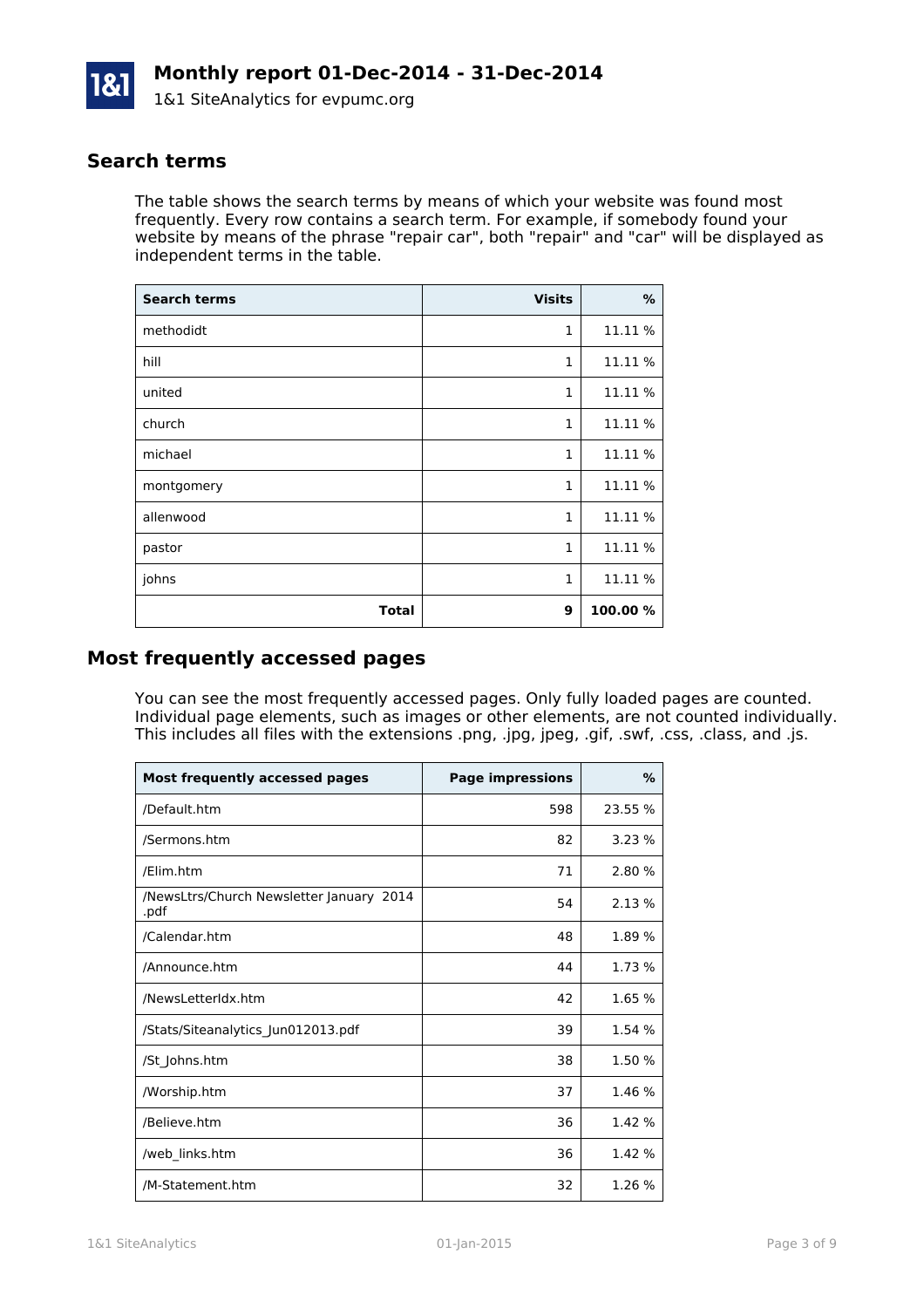## **Monthly report 01-Dec-2014 - 31-Dec-2014**

1&1 SiteAnalytics for evpumc.org

1&1

| <b>Most frequently accessed pages</b>             | <b>Page impressions</b> | %      |
|---------------------------------------------------|-------------------------|--------|
| /Stats.htm                                        | 30                      | 1.18 % |
| /Stats/Siteanalytics_Jul012014.pdf                | 28                      | 1.10 % |
| /NewsLtrs/Church Newsletter December 2<br>013.pdf | 23                      | 0.91%  |
| /Ann010514.htm                                    | 22                      | 0.87%  |
| /Stats/Siteanalytics_Dec012013.pdf                | 22                      | 0.87%  |
| /Ann092114.htm                                    | 22                      | 0.87%  |
| /Ann050414.htm                                    | 22                      | 0.87%  |
| /NewsLtrs/Church Newsletter July 2014.pdf         | 22                      | 0.87%  |
| /CalendarOld.htm                                  | 21                      | 0.83%  |
| /NewsLtrs/Church Newsletter December 2<br>014.pdf | 21                      | 0.83%  |
| /Ann011214.htm                                    | 20                      | 0.79%  |
| /Elim-HISTORY.htm                                 | 20                      | 0.79%  |
| /NewsLtrs/Church Newsletter February 201<br>4.pdf | 20                      | 0.79%  |
| /Ann020214.htm                                    | 20                      | 0.79%  |
| /Ann020914.htm                                    | 20                      | 0.79%  |
| /Ann-old.htm                                      | 19                      | 0.75%  |
| /Ann032314.htm                                    | 19                      | 0.75%  |
| /Ann060114.htm                                    | 19                      | 0.75%  |
| /Ann0030214.htm                                   | 19                      | 0.75%  |
| /Ann030914.htm                                    | 19                      | 0.75%  |
| /Ann031614.htm                                    | 19                      | 0.75%  |
| /Ann070614.htm                                    | 19                      | 0.75%  |
| /Ann091414.htm                                    | 19                      | 0.75%  |
| /Ann033014.htm                                    | 19                      | 0.75%  |
| /Ann090714.htm                                    | 19                      | 0.75%  |
| /NewsLtrs/Church Newsletter November 2<br>014.pdf | 19                      | 0.75%  |
| /Ann040614.htm                                    | 18                      | 0.71%  |
| /Ann072714.htm                                    | 18                      | 0.71%  |
| /NewsLtrs/Church Newsletter June 2014.pd<br>f     | 17                      | 0.67%  |
| /Ann080314.htm                                    | 17                      | 0.67%  |
| /NewsLtrs/Church Newsletter March 2014.<br>pdf    | 17                      | 0.67%  |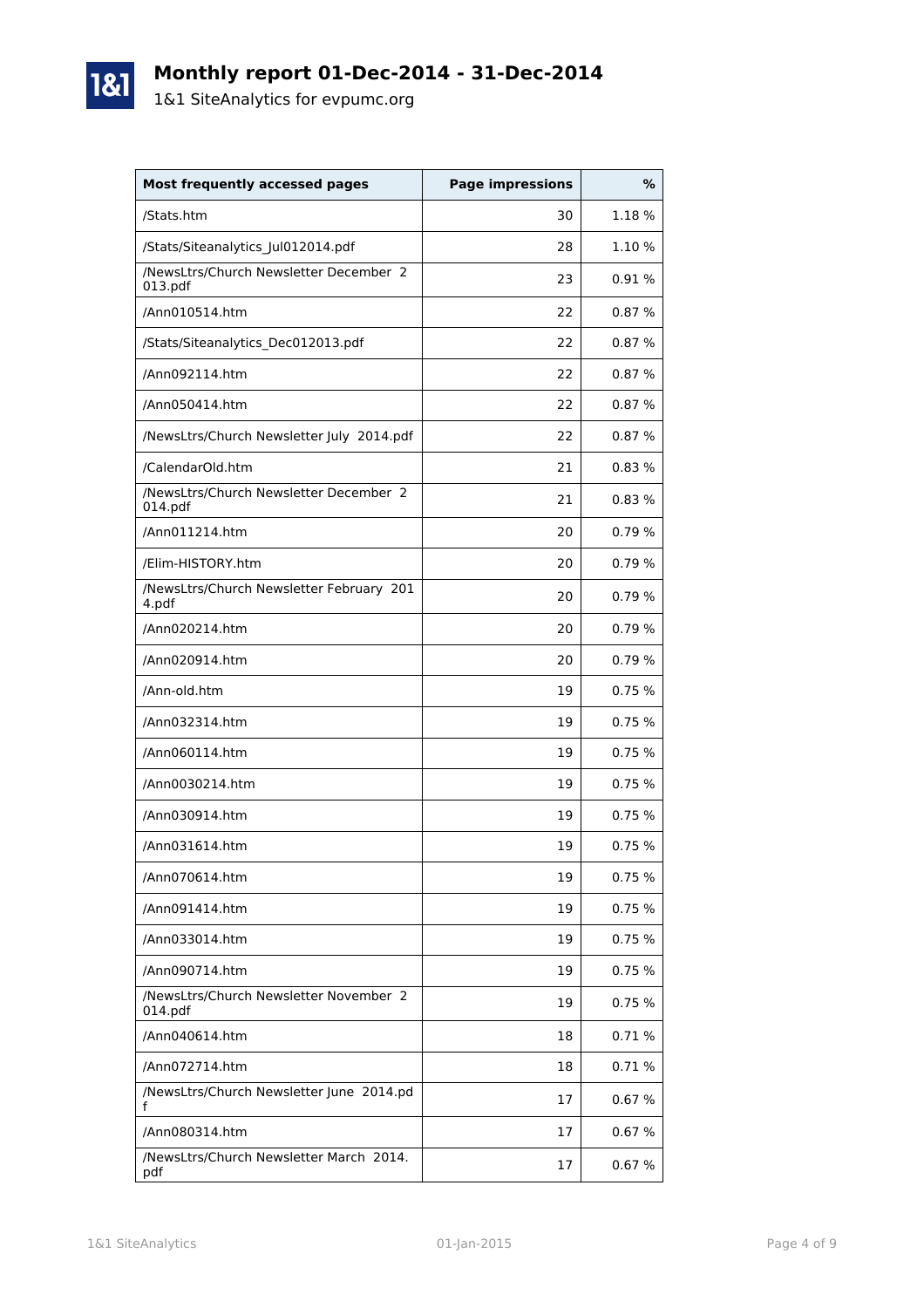

| Most frequently accessed pages                 | <b>Page impressions</b> | %        |
|------------------------------------------------|-------------------------|----------|
| /NewsLtrs/Church Newsletter April 2014.p<br>df | 17                      | 0.67%    |
| /Ann021614.htm                                 | 17                      | 0.67%    |
| /Ann062214.htm                                 | 17                      | 0.67%    |
| /Ann012614.htm                                 | 17                      | 0.67%    |
| Other                                          | 685                     | 26.98 %  |
| Total                                          | 2,539                   | 100.00 % |

#### **Browsers**

This chart shows the browsers used by your visitors. For example, this helps you to identify the browsers for which you need to optimise your website.



| <b>Browsers</b>         | <b>Visits</b> | %        |
|-------------------------|---------------|----------|
| <b>General Crawlers</b> | 182           | 34.93 %  |
| Chrome                  | 122           | 23.42 %  |
| Internet Explorer       | 55            | 10.56 %  |
| Firefox                 | 53            | 10.17 %  |
| Mozilla 5               | 34            | 6.53 %   |
| Opera                   | 9             | 1.73 %   |
| iPad                    | 5             | 0.96 %   |
| Safari                  | 5             | 0.96%    |
| Python Framework        | 5             | 0.96 %   |
| Other                   | 51            | 9.79 %   |
| <b>Total</b>            | 521           | 100.00 % |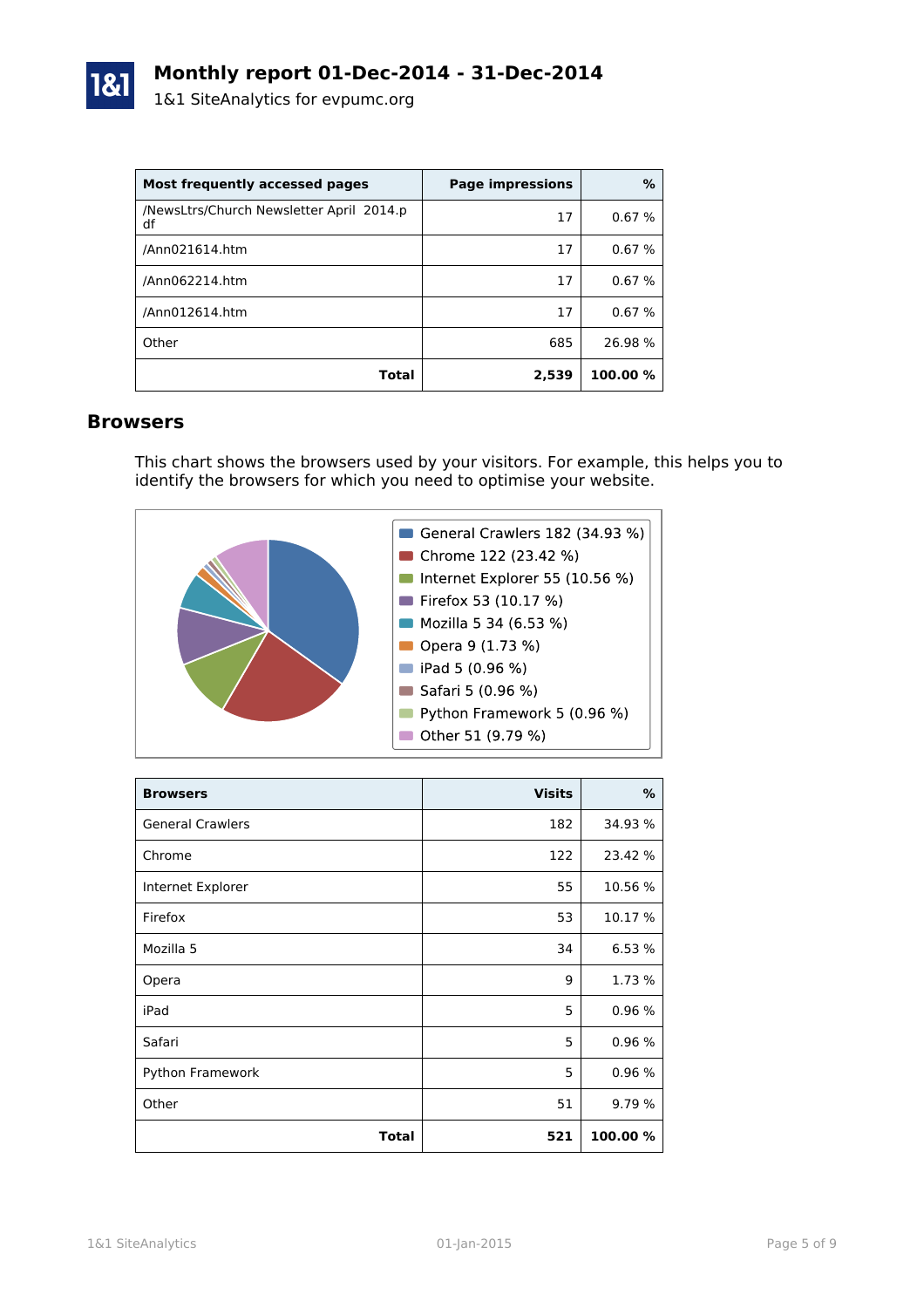# **Monthly report 01-Dec-2014 - 31-Dec-2014**

1&1 SiteAnalytics for evpumc.org

#### **Operating systems**

You can see the operating systems used by your visitors. This information helps you to find out for which operating systems you may need to optimise your website.



| <b>Operating systems</b> | <b>Visits</b> | %        |
|--------------------------|---------------|----------|
| iPhone                   | 184           | 11.02 %  |
| Windows 7                | 105           | 6.29 %   |
| Windows XP               | 58            | 3.48 %   |
| Linux                    | 48            | 2.88 %   |
| Windows NT               | 43            | 2.58 %   |
| <b>Windows Vista</b>     | 17            | 1.02 %   |
| Windows 8                | 15            | 0.90%    |
| Android                  | 6             | 0.36%    |
| Mac OS X                 | 6             | 0.36%    |
| Other                    | 1,187         | 71.12 %  |
| <b>Total</b>             | 1,669         | 100.00 % |

#### **Referring pages**

You can see the pages that referred your visitors to your website. Referring pages may be other websites or search engines. The complete URL is displayed.

| <b>Referring pages</b>             | <b>Visits</b> | %       |
|------------------------------------|---------------|---------|
| www.google.com/                    | 6             | 15.79 % |
| www.bing.com/search                | 6             | 15.79 % |
| www.google.com/url                 | 5             | 13.16 % |
| www.susumc.org/index.php/lewisburg | 3             | 7.89 %  |
| privhosting.com/                   |               | 2.63%   |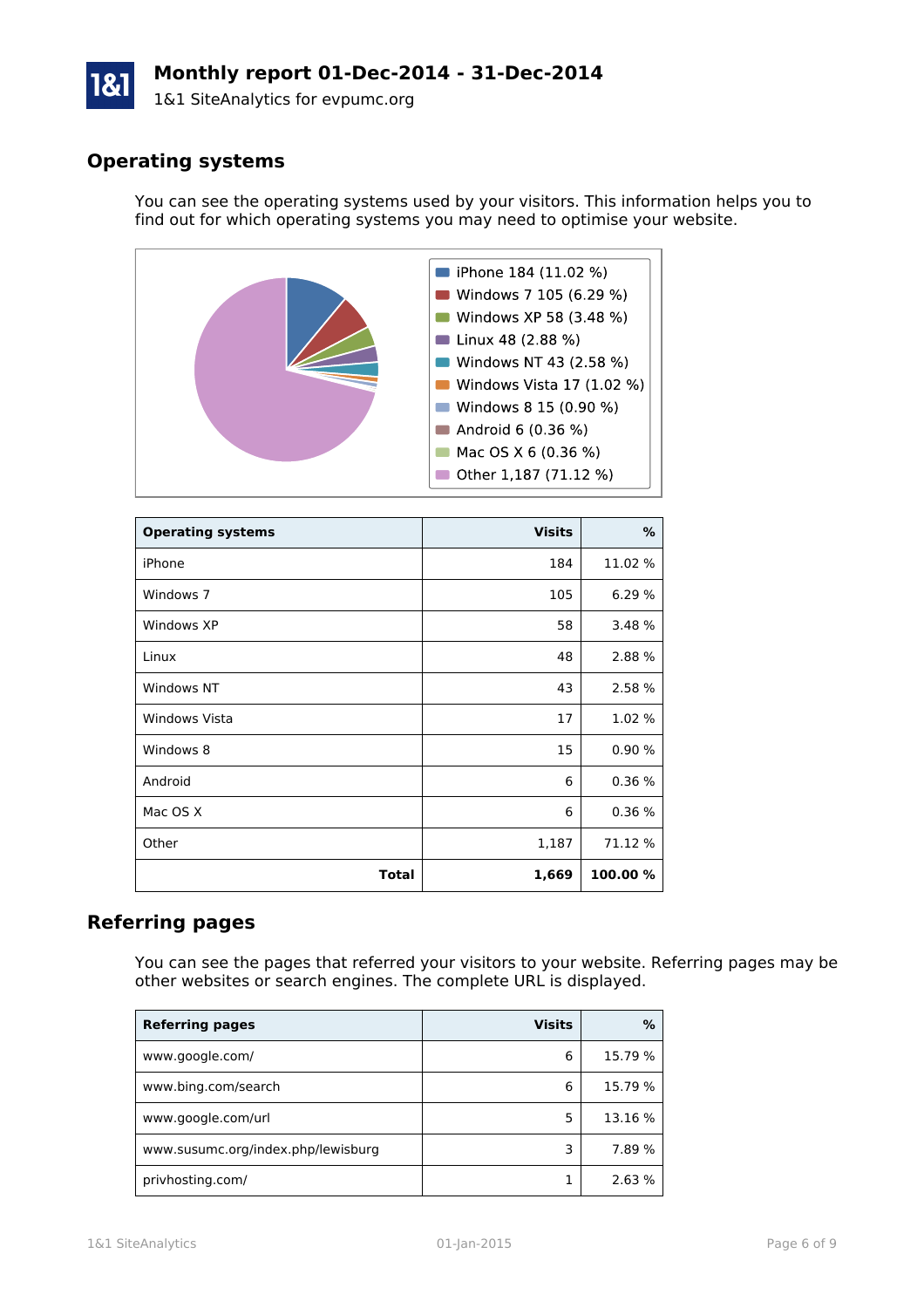

| <b>Referring pages</b>                      | <b>Visits</b> | $\%$     |
|---------------------------------------------|---------------|----------|
| www.японские-вязальные-машины.xn--р<br>1ai/ |               | 2.63 %   |
| isdownload.biz                              |               | 2.63 %   |
| www.google.pl/                              |               | 2.63 %   |
| Other                                       | 14            | 36.84 %  |
| Total                                       | 38            | 100.00 % |

#### **Visits from continents**

This analysis shows which continents your visitors come from.

| <b>Continents</b> | <b>Visits</b> | %       |
|-------------------|---------------|---------|
| North America     | 948           | 66.02 % |
| Europe            | 328           | 22.88%  |
| Asia              | 155           | 10.78 % |
| South America     | 4             | 0.25%   |
| Africa            | 1             | 0.06%   |
| <b>Total</b>      | 1,436         | 100.00% |

#### **Visits from countries**

This analysis shows which countries your visitors come from. This information indicates the countries that your website should focus on or the countries for which it still needs to be optimised.

| <b>Countries</b>     | <b>Visits</b>  | $\%$    |
|----------------------|----------------|---------|
| <b>United States</b> | 948            | 66.02 % |
| China                | 149            | 10.41 % |
| France               | 122            | 8.46 %  |
| United Kingdom       | 89             | 6.21 %  |
| Ukraine              | 50             | 3.45%   |
| Russia               | 40             | 2.76 %  |
| Romania              | 13             | 0.88%   |
| Germany              | 10             | 0.69%   |
| Poland               | 4              | 0.31%   |
| Japan                | $\overline{4}$ | 0.25%   |
| Venezuela            | 4              | 0.25%   |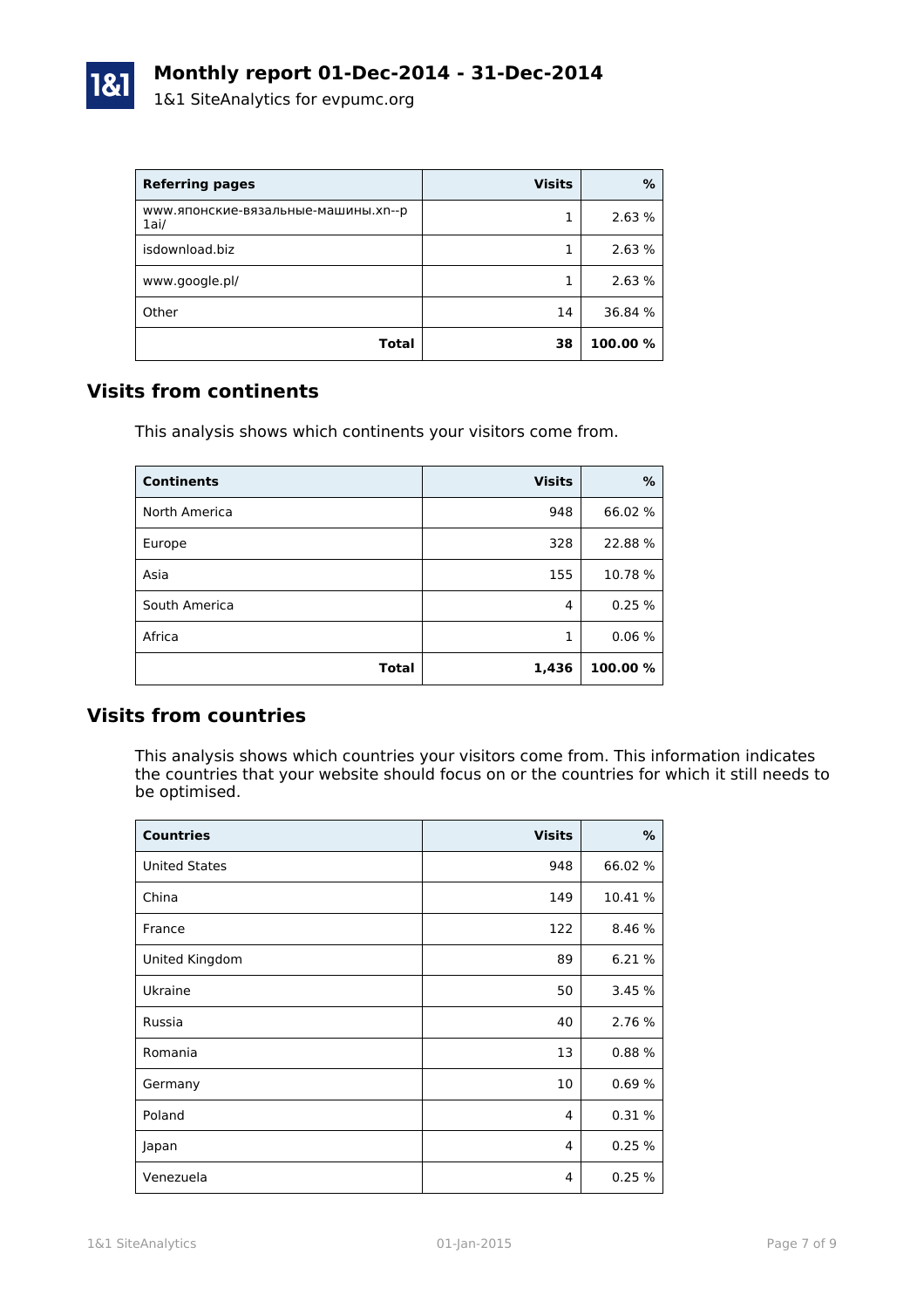| <b>Countries</b>   | <b>Visits</b> | %        |
|--------------------|---------------|----------|
| Lithuania          | 1             | 0.06%    |
| Malaysia           | 1             | 0.06%    |
| Uganda             | 1             | 0.06%    |
| Philippines        | 1             | 0.06%    |
| <b>Netherlands</b> | 1             | 0.06%    |
| <b>Total</b>       | 1,436         | 100.00 % |

### **Visits from cities**

1&1

This analysis shows which cities your visitors come from

| <b>Cities</b>     | <b>Visits</b>  | %       |
|-------------------|----------------|---------|
| US: Mountain View | 502            | 34.97 % |
| US:               | 243            | 16.92 % |
| FR:               | 122            | 8.46 %  |
| CN:               | 114            | 7.96 %  |
| GB: Newcastle     | 88             | 6.14 %  |
| US: Washington    | 74             | 5.14 %  |
| RU:               | 39             | 2.69%   |
| US: Sunnyvale     | 31             | 2.13 %  |
| US: Las Vegas     | 31             | 2.13 %  |
| UA: Kisel?v       | 29             | 2.01%   |
| CN: Beijing       | 28             | 1.94 %  |
| UA:               | 20             | 1.38 %  |
| US: Nanuet        | 9              | 0.63%   |
| RO:               | $\overline{7}$ | 0.50 %  |
| US: Seattle       | $\overline{7}$ | 0.50%   |
| US: Richmond      | 6              | 0.44%   |
| US: Woodbridge    | $\overline{4}$ | 0.31 %  |
| DE: Kiez          | 4              | 0.31%   |
| US: Maricopa      | 4              | 0.25 %  |
| US: Sayreville    | 4              | 0.25 %  |
| US: Glendale      | 4              | 0.25 %  |
| DE:               | 4              | 0.25%   |